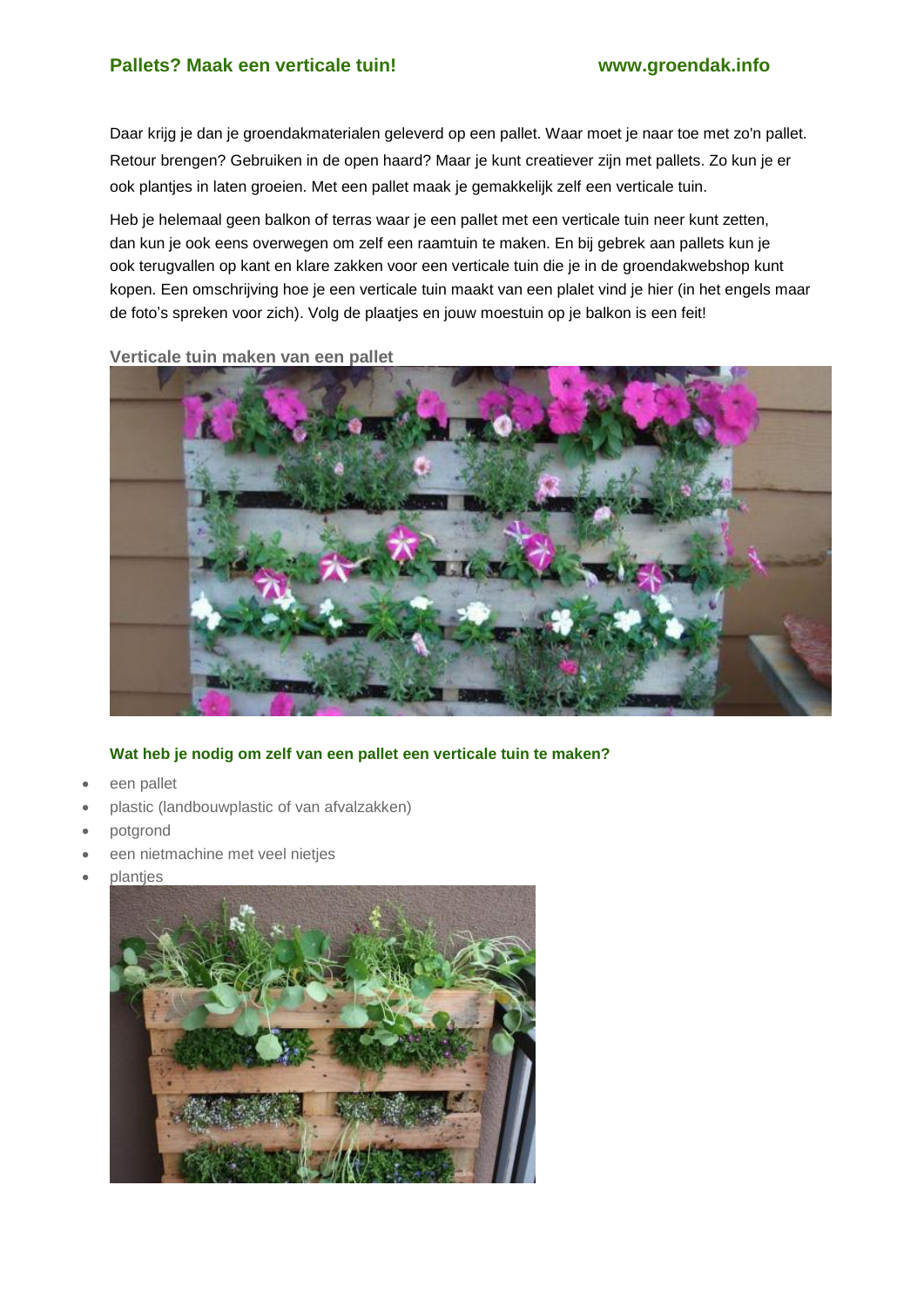## **Stap voor stap een verticale tuin maken**

How to Turn a Pallet into a Garden

Good news and bad news. I had planned to film a short video showing you how to make a pallet garden, but the weather didn't cooperate. I was stapling the landscape fabric onto the pallet when it started drizzling and got really windy. That's the bad news. But I know I promised a tutorial today, so I took photos and have kept my word to share how to make the pallet garden. I tried to be as detailed as possible. That's the good news.  $\ddot{\bullet}$ 

So keep reading my pallet loving friends, instructions on how to make your own pallet garden are just a few lines away…

### Find a Pallet

The first thing you need to do is–obviously–find a pallet. I've had good luck finding them in dumpsters behind supermarkets. No need to be squeamish. It doesn't smell. At least, it doesn't smell *that* bad. Don't just take the first pallet you find. You're looking for one with all the boards in good condition, no nails sticking out, no rotting, etc. If you intend to put edibles in your pallet, be sure to find one that was heat treated as opposed to fumigated with pesticides.

### Collect Your Supplies

For this project, you'll need the pallet you found, 2 large bags of potting soil, 16 six packs of annual flowers (one six pack per opening on the face of the pallet, and two six packs per opening on the top of the completed pallet garden), a small roll of landscape fabric, a staple gun, staples, and sand paper.

#### Get Your Pallet into Shape

Once you've dragged your pallet home, give it a once over. Are any of the boards a little loose? Is the wood chipping in places? Nail down any loose boards, and use sand paper to smooth down any rough spots.

#### Let the Stapling Begin!

Decide which side of the pallet will be the bottom when the pallet garden is completed and leaning against the wall. You are going to be covering the bottom, back, and sides with landscape fabric, leaving the spaces between the slats and the top uncovered (you'll be planting flowers in the uncovered spaces).

Lay the pallet face down. Roll the landscape fabric over the back. Cut two identically sized pieces that are long enough to go from the top edge of the back of the pallet and wrap all the way around the bottom, plus a few extra inches.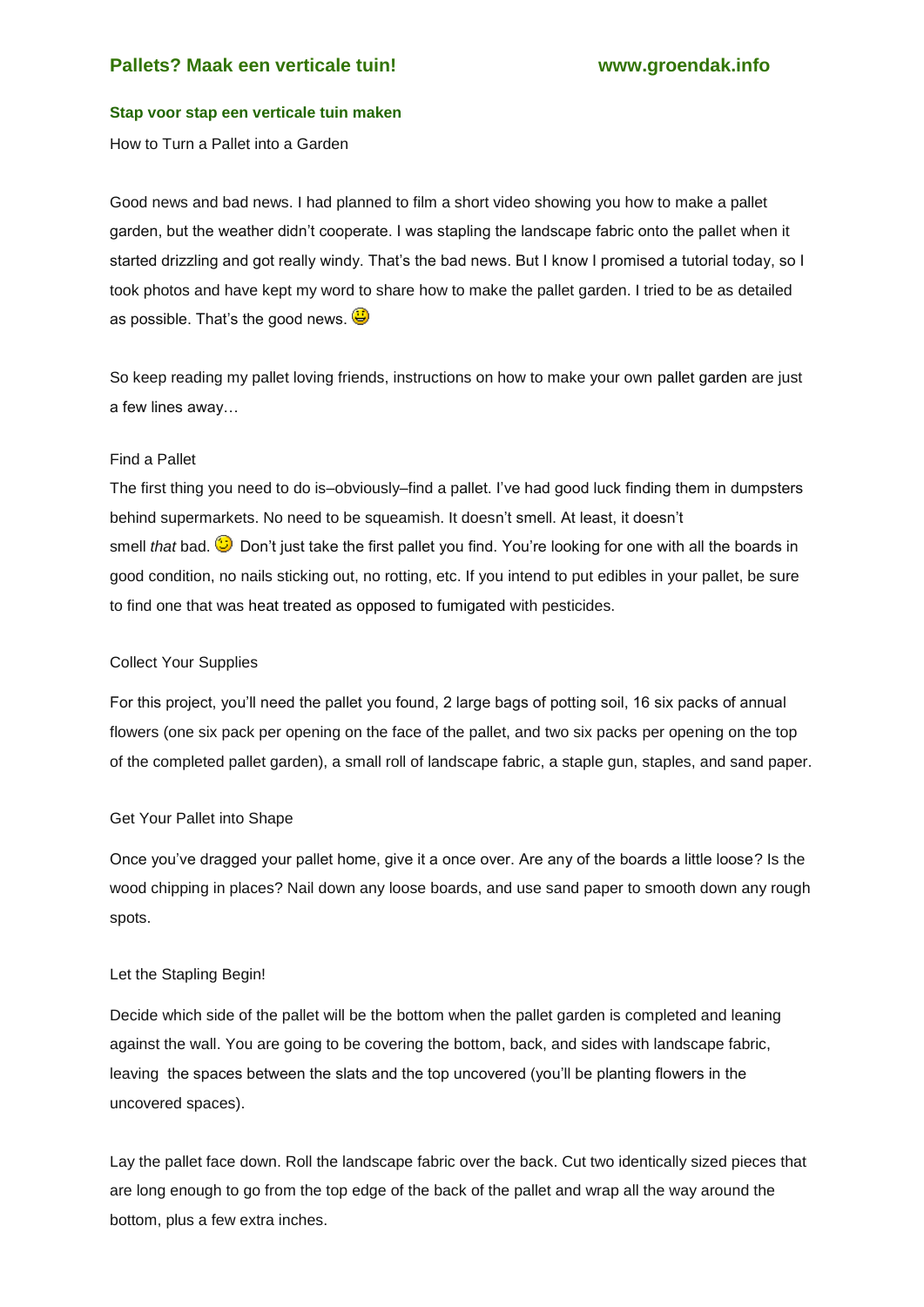

Hold the two pieces of landscape fabric together as if they were one piece of fabric. Fold over the top edge by one inch and center it on the top board of the back of the pallet. **Staple the fabric into place near the top edge of the top board.** Smooth the fabric out to the left and right and

pull it taut. Staple the fabric down on the top, right edge of the top board. Repeat on the left side. Fill in between those three staples with one staple every two inches along the top edge of the top board. When the top of the landscape fabric is securely attached to the top, back board, smooth the fabric down, and **repeat the process along the bottom edge of the bottom board**, except don't fold the fabric under, leave a long flap on the bottom.

Pulling the fabric tautly along the bottom, fold the cut edge under, and**staple the fabric down along the front edge of the bottom**. Smooth the fabric out to the left and right and staple every two inches along the front edge of the bottom.

Now for the sides. Start near the bottom and fold the excess fabric inwards as if you were wrapping a present. Fold the cut edge of the fabric under and **staple it down near the front, bottom edge of the side facade.** Smooth the fabric out and place a staple every two inches along the front edge of the side of the pallet. The fabric should be taut but not in danger of tearing. Repeat on the other side of the pallet.



You should now have a pallet with landscape fabric wrapped around the sides, back, and bottom. **Place more staples along the spine of the back side of the pallet**, and anywhere else you think the fabric needs to be held down so that soil can't creep into places you don't want it to go.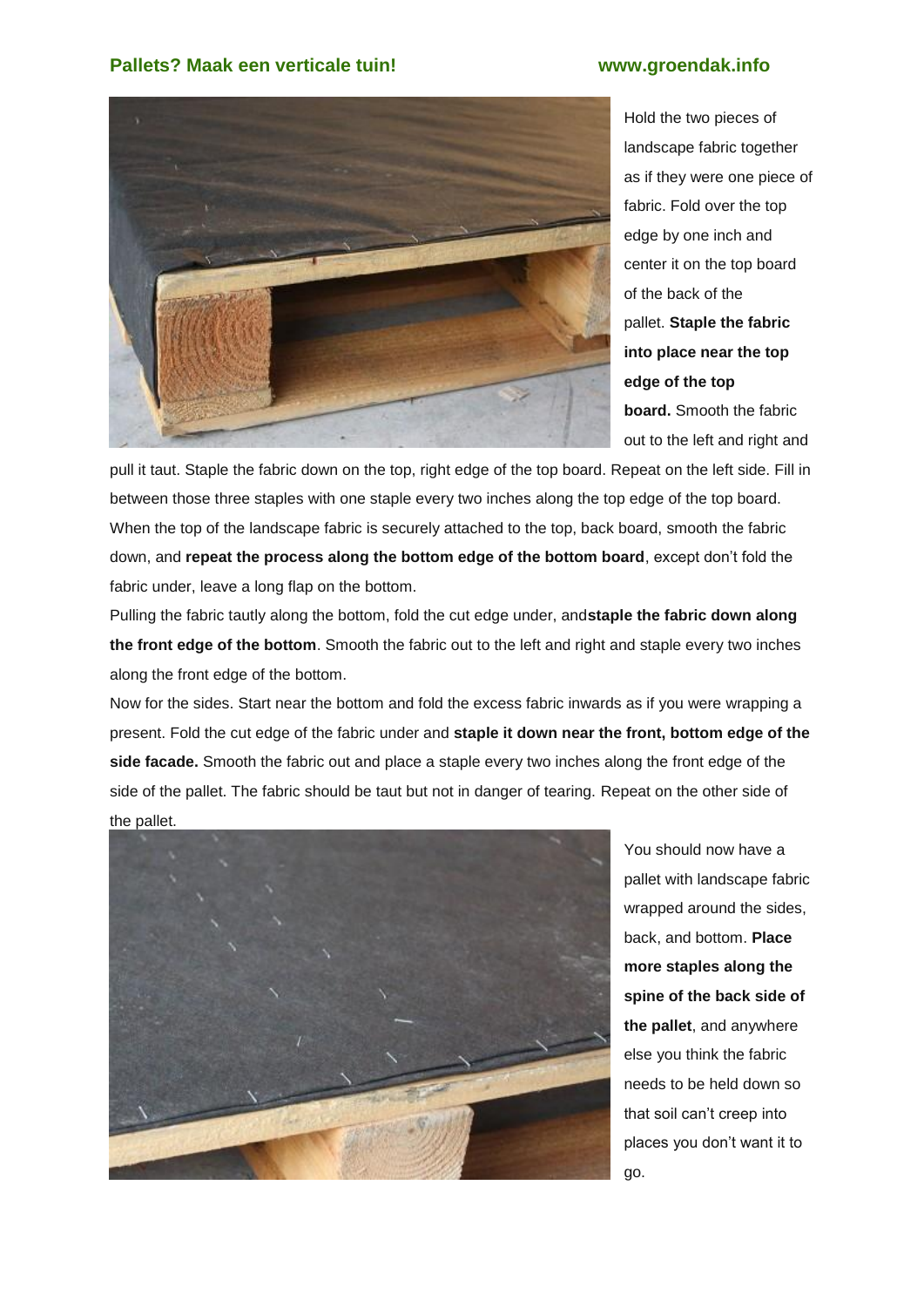Now for the Fun Part–Planting!

Bring the pallet close to wherever it's final spot will be and lay it down face up. You're going to plant it while it's laying flat on the ground.



the soil is level. Repeat with the second bag of potting soil.

First slide the plants into what will be the top. Plant everything very tightly, you should have to practically shoe horn the last plant into place. Now that you have capped the top, pour the entire first bag of potting soil on top of the pallet. Push the soil into the pallet between the slats and smooth it out so that



Push potting soil into the bottom cavity, so that there is a trench directly below one of the bottom openings. Plant six plants in the trench, so that they are very tightly fitted into the opening. Repeat with the other bottom opening. Now push the potting soil up against those flowers you just planted, making a

trench beneath one of the openings in the second row. Plant your flowers tightly in that opening. Repeat for all the remaining openings.